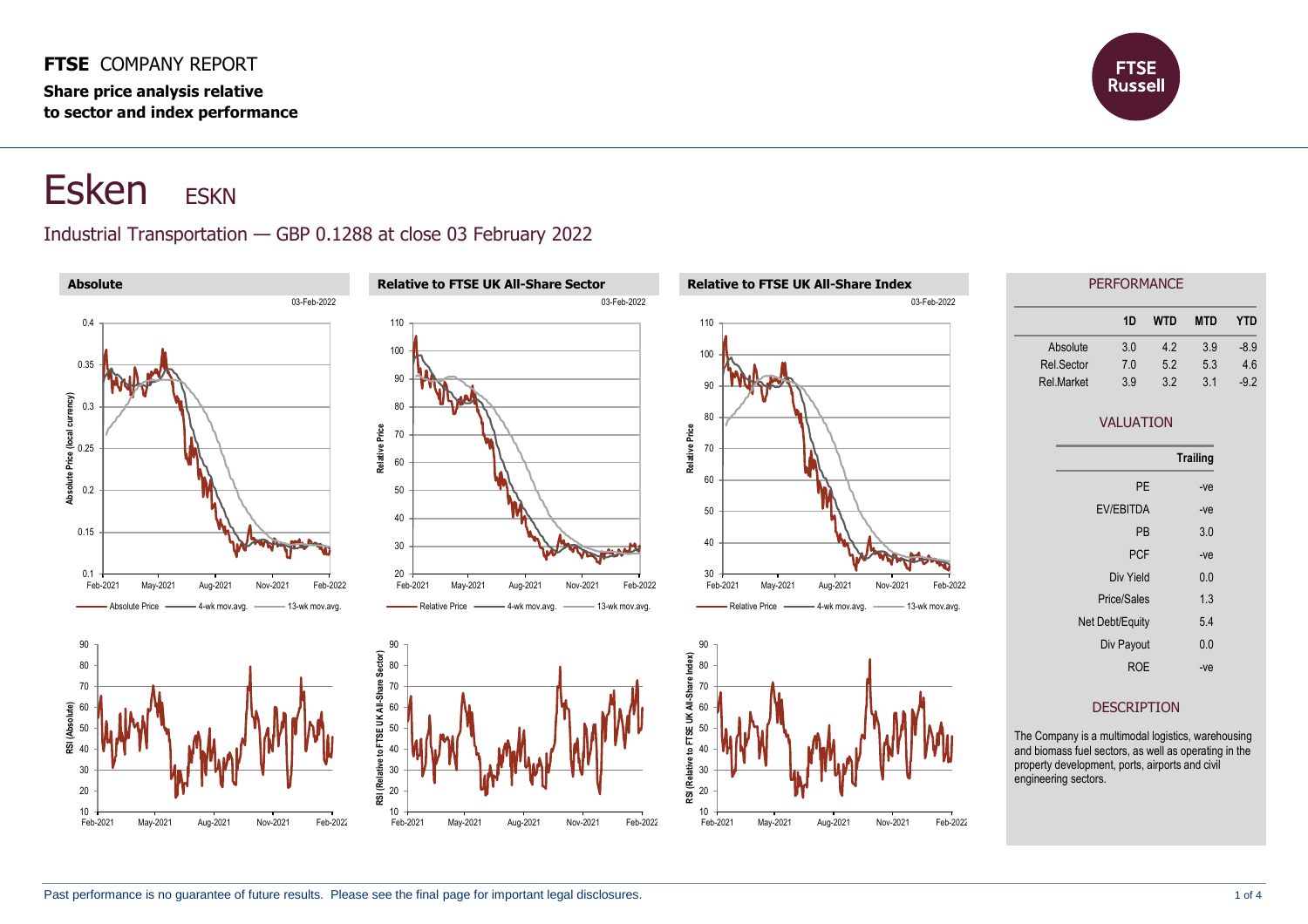### **Valuation Metrics**









#### **Price to Cash Flow (PCF) Dividend Yield % Price to Sales (PS)**



-5 0 5 10 15 20









0 5 10 15 20 25 30



Note: bar chart reflects the top and bottom five current values for the valuation ratio in question for FTSE All Shares stocks in the same sector as the stock concerned. All valuation metrics are trailing.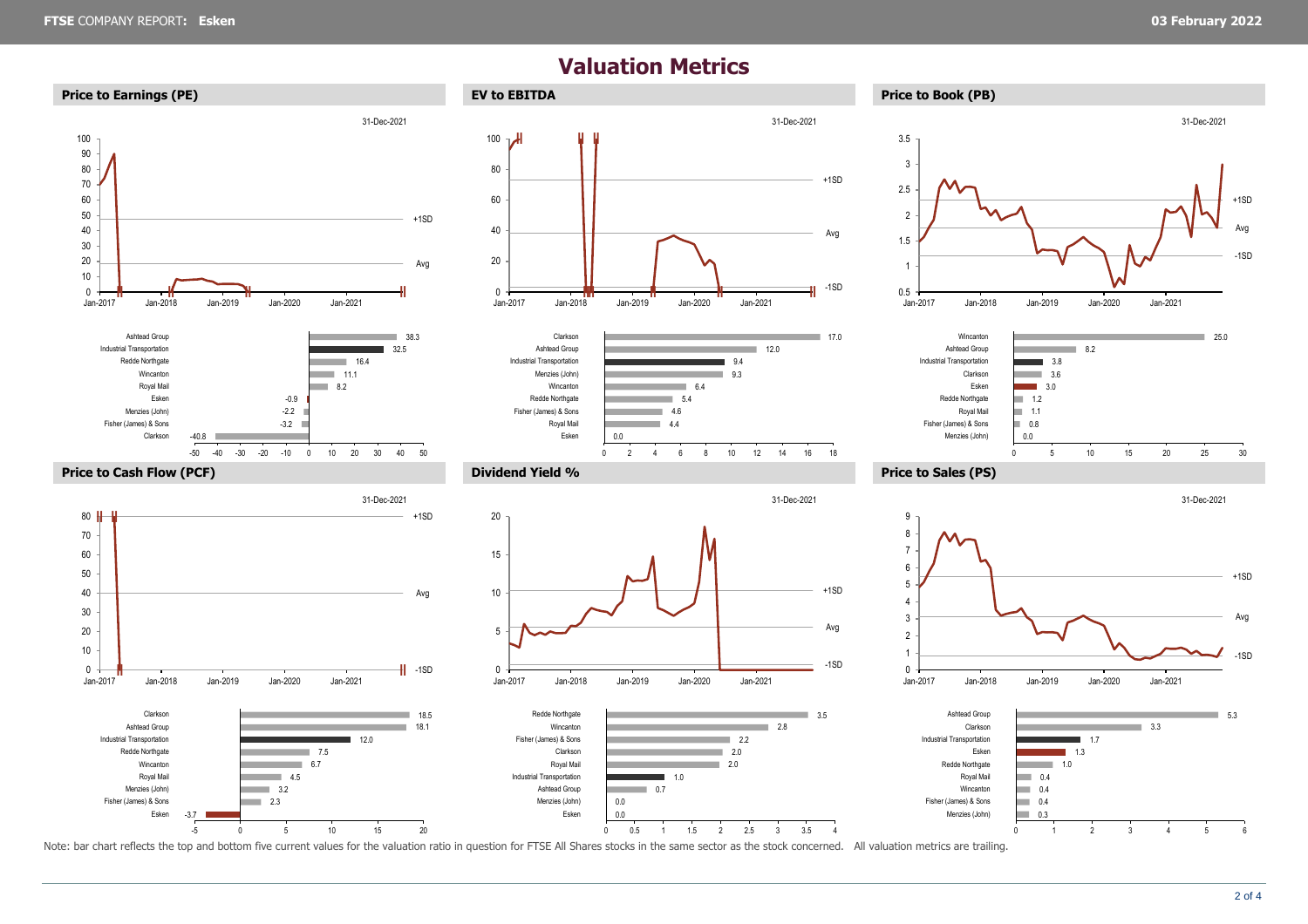## **Valuation Metrics**



Note: bar chart reflects the top and bottom five current values for the valuation ratio in question for FTSE All Shares stocks in the same sector as the stock concerned. All valuation metrics are trailing.